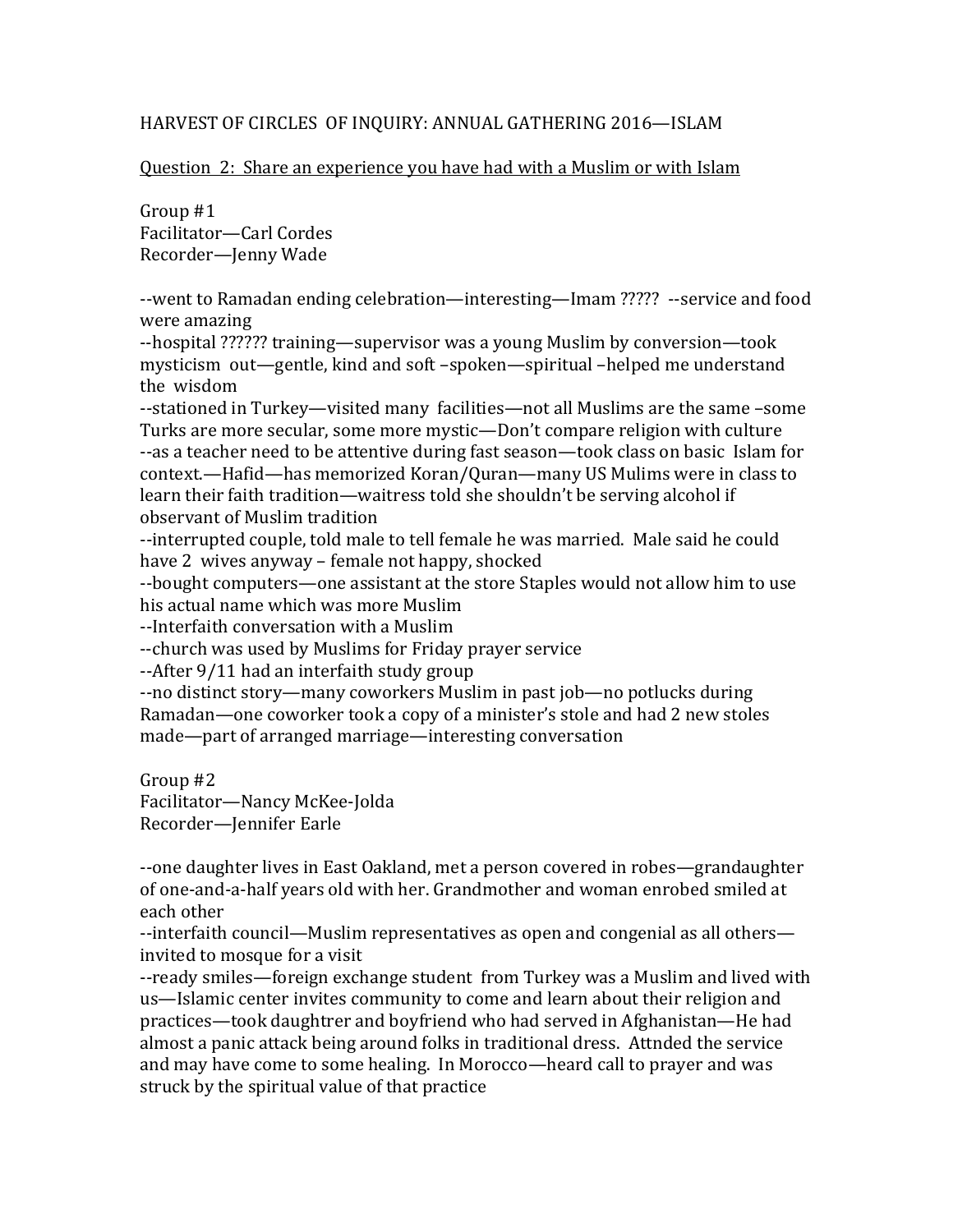Group  $#3$ Facilitators-Monica Cross and Sue Tarleton Recorder—Denise Turner 

--a Muslim man married to congregant ‐‐no personal experience --lots of experiences, learned politenesses, no cross-gender hugging of friends. --just know of a mosque in town --pharmacist at work, appreciative of welcome Muslims in family Senior Muslims—living interfaith --more academic than developing relationships --stationed in Saudi Arabia—everyone stopped to pray at noon. Deeper understanding at the ?????

Group #4 Facilitator—Kim Young Recorder—Pastor Eva, Fruitridge CC

--experiences revealed: enthusiasm=youth, open and friendly—women always want to feed you, LOL

--Terms, conditions—males: Christian woman ok to marry, however, children belong to the Muslims, and uness married, non-Muslim women not good enough to touch a male Muslim

Group #5 Facilitator—Leon Bacchus Recorder-Marsha Staley

--a visiting cleric at a church

‐‐co‐workers 

--friends who are westernized but still pray

--at Berkeley many Middle Eastern speakers about political events

-visiting a mosque after Ramadan—feeling a big jarred by how noramal they are, not portrayed this way

-taught English at the library to a Muslim woman—couldn't have a more loving anf special woman and family

--visited a mosque that used to to be his home church

--doing their hair, they are taken in a back room so no one can see their hair

--being confused for a Muslim in his African attire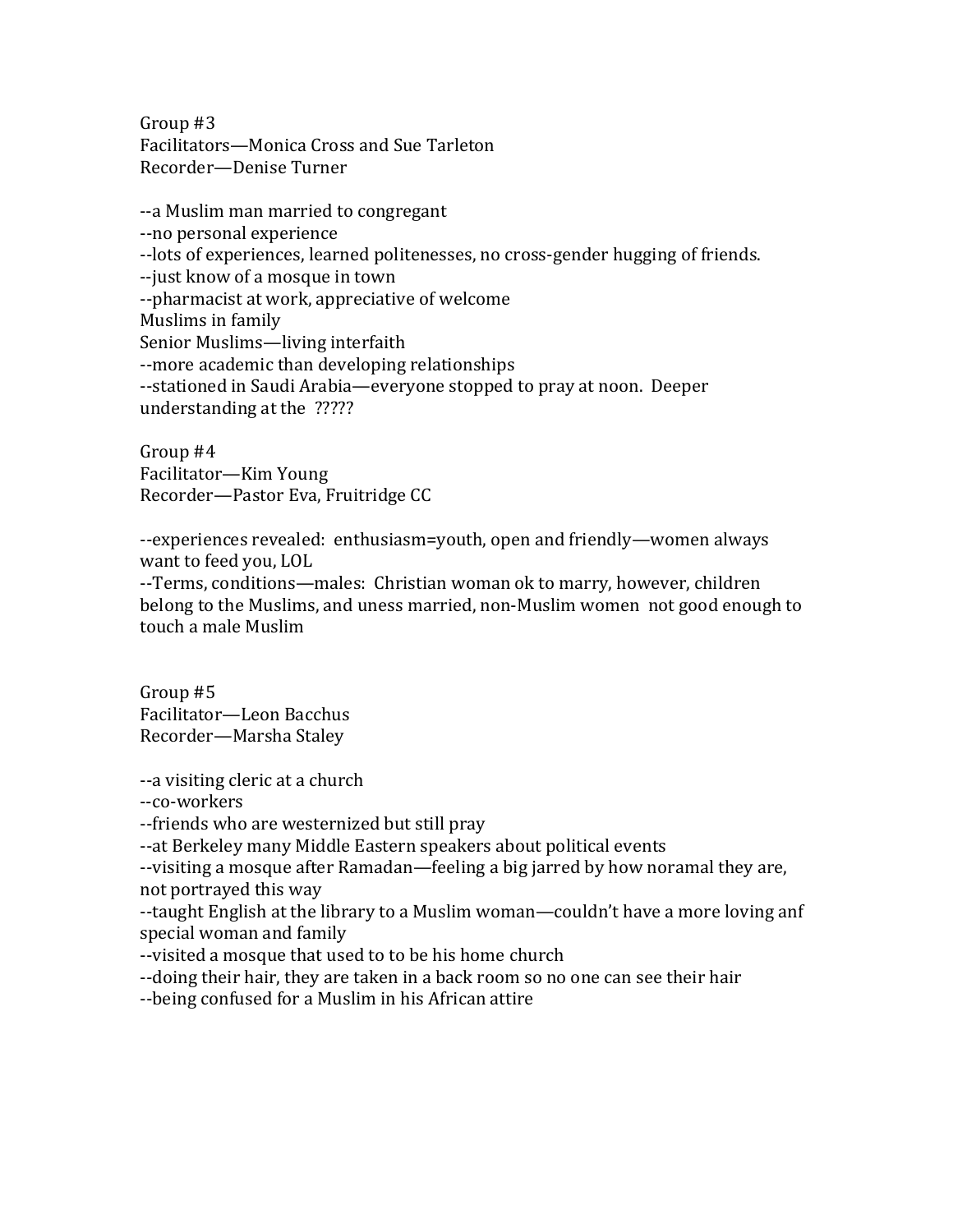Group  $#6$ Facilitator-Larry Love Recorder—Margie Brown

---none prior to 9-11,. After 9/10 (???) leader of mosque held intentionally many gatherings to church, civic, community

--pre 9-11, close to Muslim colleague and family. After, they were heavily discriminated against, now they are very cautious. No May 2 our church hosting a forum. 

--taking grandchildren to school, have seen head-covering on girls. Curious about their courage to do that.

--I know a personable business owner who puts on community meals ----our church did a "what we have in common" series at church, synague, home of the Imam. Shared meal, faith, dietary, sharing of creation stories, good soft intro. ----At Asilomar, CWF mission study joined interfaith conference. Embarrassed by questions of Christians 

--Don't understand people's negativity to Islam.

Group #7 Facilitator-Jeanel Adams Recorder—Bob Stienstra 

--clerk, uniforms—I don't know who they are --interfaith chaplain—all positive --?????only Christian minister at open dinner after Paris

Group #8 Facilitators—Beth Barston and Victor Smith Recorder Eula Pagdilao 

--3-4 years ago, there was a religious panel at FCC Vallejo and not long ago there was in Imam who invited FCC Vallejo to join their festival

--studied in Middle East—Head of Islamic Society and Head of Jewish Society and I were invited to speak during a conference of Islamic Society—complication with the full headscarf

--My first encounter—undergrad—good friends. Wearing veil. Why wear the veil they explained, optional—want to become more Muslim

--great admiration for middle-schooler Muslim who wears the veil

--have a brother who's a boxer who converted to Islam and changed his name to Islamic ones. Also a few of the siblings were converted into Islam. But the sect of Islam is different from Islam in Middle East.

--Learned Muslims are people, brother, sisters, entertainer...

--Two Muslim women in CPE group, other student has Muslim-phobia

--step up during all; interviewed women born in Christian (home?) who converted into Islam, women felt protected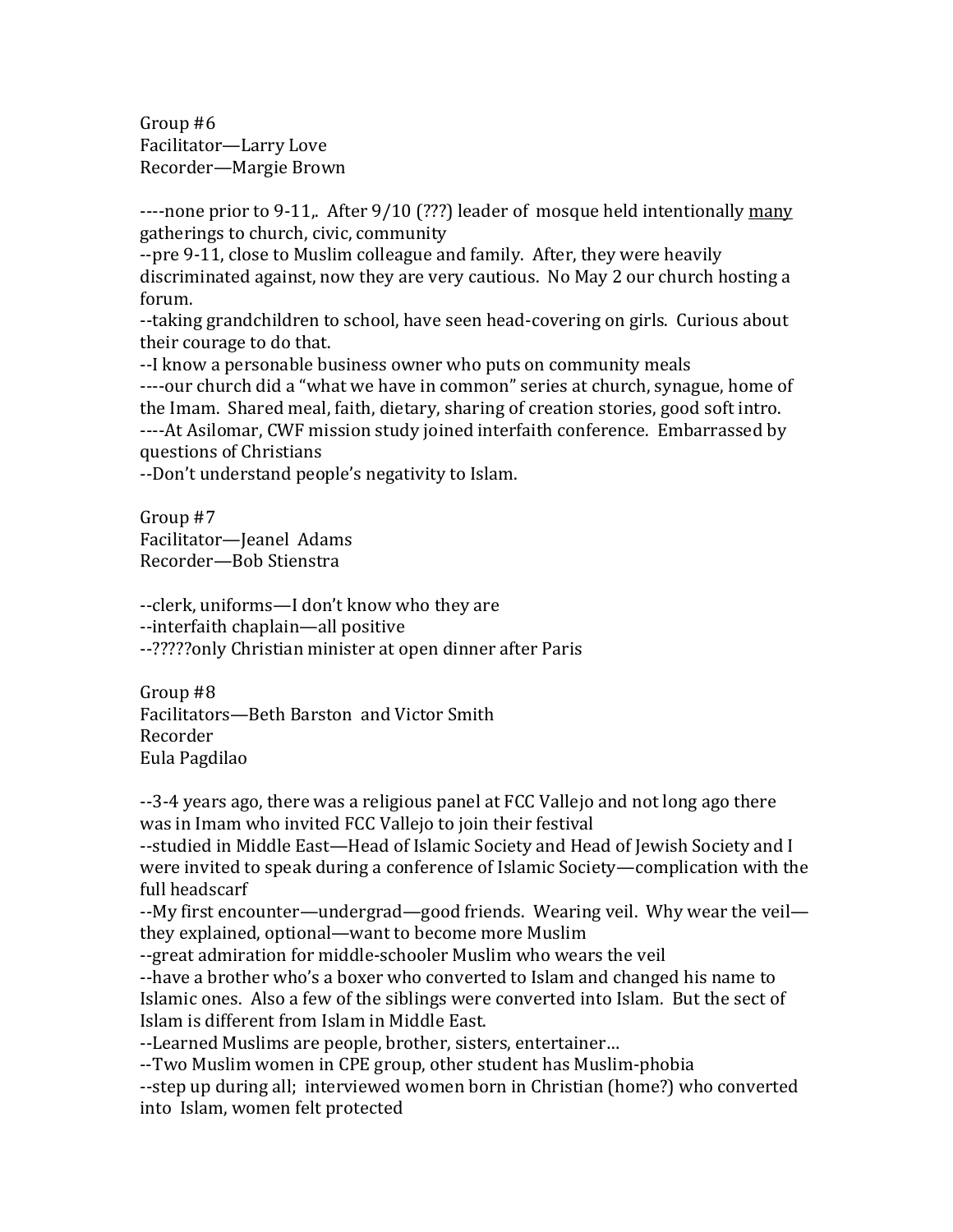Group #9 Facilitator—Carol Bono Recorder—Nancy Brink --traveling in Israel, meeting a Muslim—he wants PEACE --Muslim at work, Christians against Islamaphobia --Father from Persia—around Islam all the time—he was not practicing but grandma was—people ract the Persian last name --Friendship with Essroa, Muslim woman—open, conversations

Group  $#10$ Facilitator -Don Stump Recorder—Sandy berry

—As undergraduate, met a Muslim/Queer woman, not a terrorist, normal human being, struggle like everyone else, regular people

--Nephew raised Mennonite, became agnostic, now Muslim, married to Muslimexperienced/noticed differences in wedding ritual—simpler—no music—reception same—lots of dancing—complicated family relationships, just like in any family --adult education class at churc—4-6 week class—used materials with kDVD introduction, educational

--response—attened a Christian church with Imam—invited to preach, share info

Group  $#11$ Facilitator—Leanne Stump Recorder—Rachel Thomson 

--"Salaam a laikum" [As-salamu 'alaykum]

--We're all on a continuum

--Perfect your relationships

--We're all people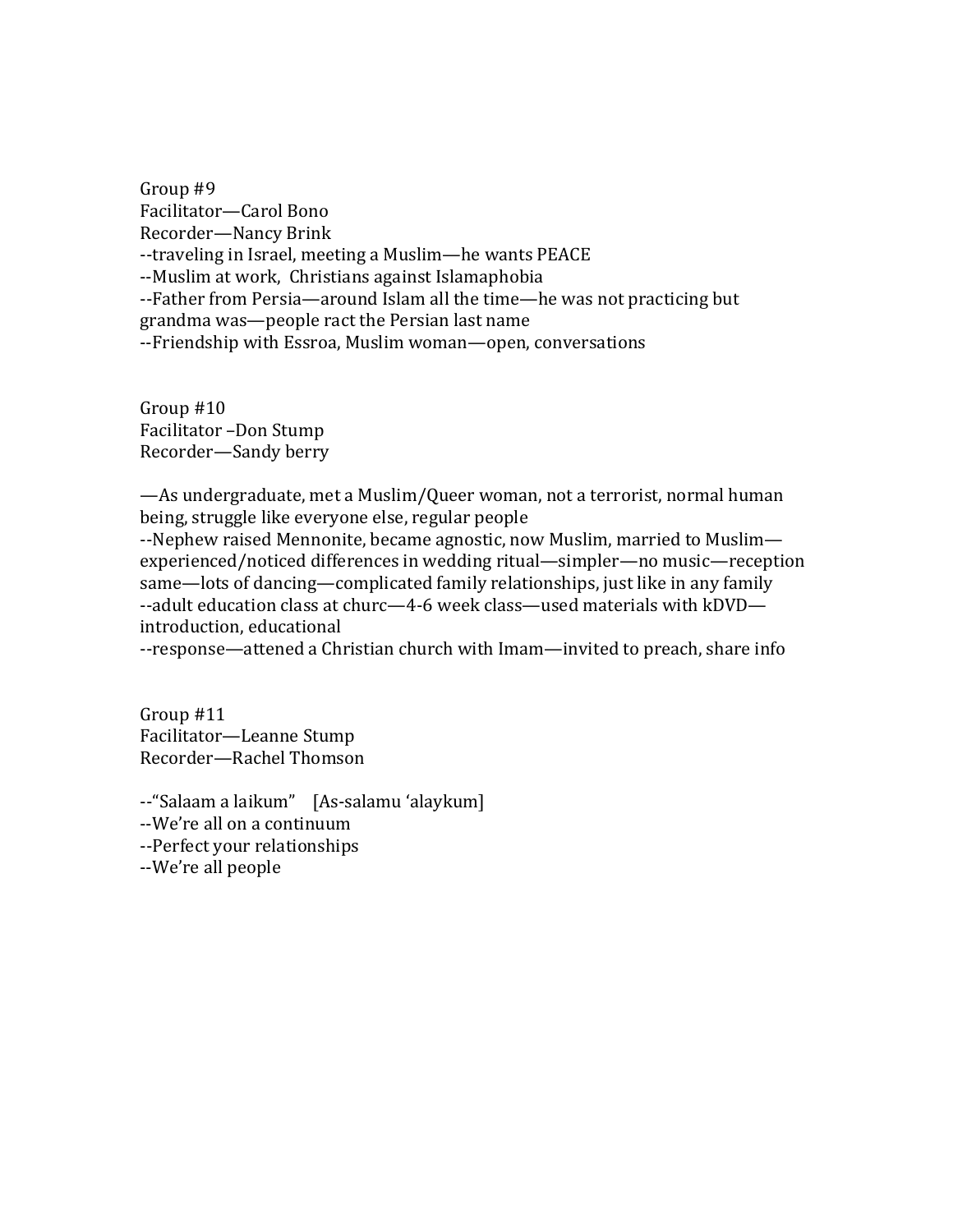Group  $#12$ Facilitator-Katy Valentine Recorder—Beth Kissinger

--In college, she went to all-night café with study group. During Ramadan, Muslim friend kept wanting to buy her food or drinks.

--- Paris bombing—invited Muslim to church to talk about something in Koran. --State park ranger—various diverse population would come to park. Pulled over speeding car with Muslims. They were terrified, almost shaking with fear. --In charge of adult ed. Hired a Muslim student to work for IT support. Nothing different than any other employee.

--Works for Boy Scouts of America. Worked with colleague opening up Boy Scout troop for Muslims. Very nice teenage boys. Great to meet a "youth" face of Muslims. Understand need for dialogue and inter-relationships between groups.

--Works at a college and manages IT. One employee is a Muslim. Co-worker went on paternity leave and the Muslim showed up with a meal for entire family even though he didn't know everyone—instance of generosity and kindness.

--Niece went to daycare with a Muslim lady. The little girl emulated prayer mat.

Group  $#13$ Facilitator—Bob Adams Recorder-Bonnie Hawley

--Fiji Muslims=not just Middle Easterm—changed perspective

--African American (Ethiopin) converted to Islam due to marriage. Right across the street from a Muslim university.

--Met Muslims right after  $9/11$  –neighbors are best friends and adopted their grandchildren—helped fill Christmas baskets

Lubbox, Texas—inclusiveness dialogue—appreciated message—helped her feel at ease—looked at each other and said, "Peace be with you".

--Muslim wife accepted Christ—husband came wit her to church—sister Muslim and nephew in prison

--In India in Peace Corps—Calcutta had huge upheavel—Hindu poor cooperated and shared water during drought

--Islam mosque invites guests to Ramadan gathering—Pakistan mosque in Woodland—Muslims are all over the world! Looks vary.

--has no personal experience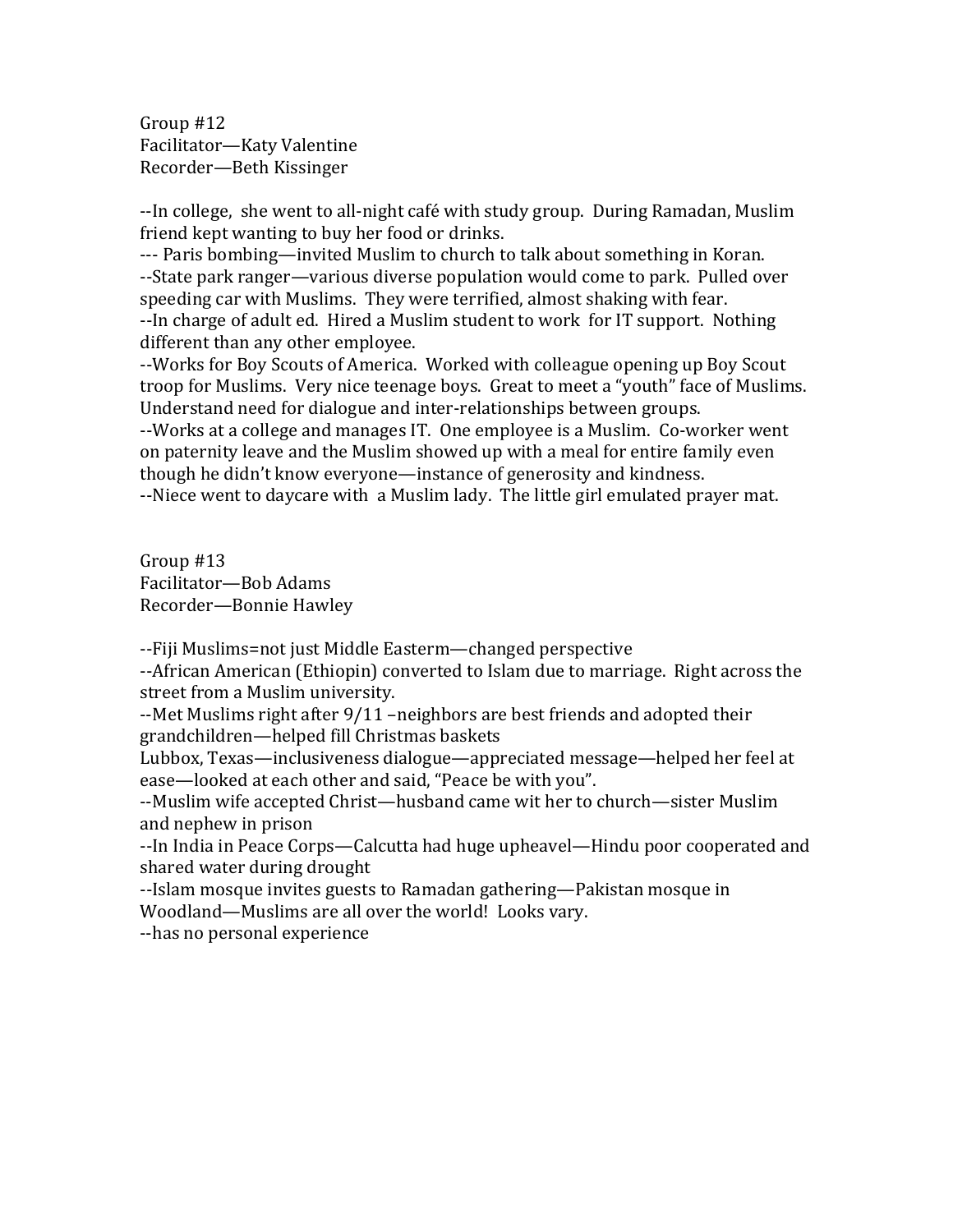## QUESTION 3-WHAT ARE YOUR FEARS/CONCERNS ABOUT ISLAM?

Group  $#1$ 

--not about, more for—Muslims are our brothers and sisters because they branched off of Ishmael and Isaac—we are connected with same ancestors—sad to see Americans angry with Islam

‐‐ditto 

--different political views in family, but concerned about current system and statements 

--worried that holocaust -type of occurrence could again happen

--large interfaith group, "Meet a Muslim", was started—60-80 people attend! --Why don't Muslims denounce what is happening?—but Christians could be asked the same.—We can't paint the whole world with the same brush.

--when people are fearful it becomes a foundation for acting out of fear, not love. --The people who follow fearful politicians are ?????????????? to fear/hate

# Group #2

--Violence is associated and experienced with radical Islam.

--How do we strengthen ties with Islamics?

--Fear of terrorist groups—what motivates ISIS?

--People of Islam and others are being attacked out of fear.

--Concern with the extremists—suicide bombers, etc. How can we be peacemakers? --Fear the media—not balanced air space, i.e., on the day of the Belgium terrorist attack an apology by a U.S. general for the US bombing of a Doctors Without Borders

hospital. The first got lots of air time,

the second just a few seconds.

# Group  $#3$

--There is a lot of fear out there, brought on by media

--minority respresents majority. Fear for Islam itself, fear for friends.

--extreme elements hijacking the whole thing. Treatment of women is of concern.

--What's going to happen? Media has big influence. How do you tell people that what they're thinking is wrong? What do I say to them?

--They wouldn't have the clout to influence the youth without the sensationalism.

--Younger folks in Islam are threatened by U.S.

-fear for lost youth and of growing extreme violence.

--fear of misunderstanding.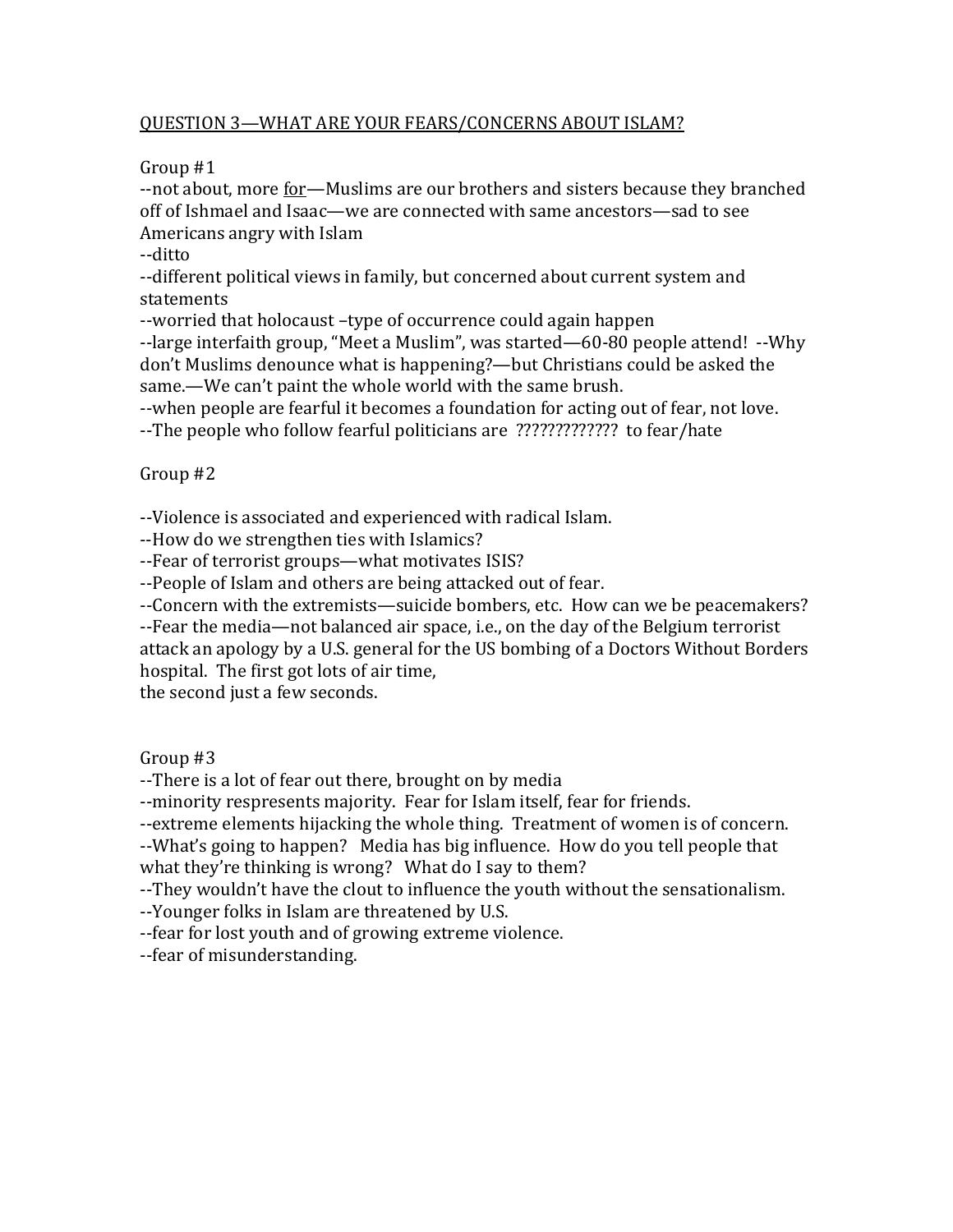--Prejudice developing due to all negative world events portrayed through the --hard to be Christian and not develop negative thoughts when Muslims are killing their own people and themselves for the sake of Islam

- Muslim influencing without whole story—youth worldwide being influenced

Group #5

--just like any faith there are fanatics who create the problem

--concerned about how women are treated in the Islam culture

--extremists who are inducted

--what is the line that is crossed to cause such a peaceful religion to become----

--fear of the unknown

--have no problems with the peace-loving members

--fear of individuals who think they have the answers and they don't

--we should not blame the religion when something bad happens

#### Group #6

--The question assumes we have fears. Add or affirmations

--white minority, globalism, culture and power change. Islam is one of the largest logs on that fire of fear.

--stereotype one lump mold , i.e., all Christians are homophobic).

--concern is for Islam and their vulnerability. We are fearful, don't know any better --people exploit our fear for their own advantage, to get profits, votes, etc. Fear is easier than solutions. People on edge when no clear answers, fall into fear.

--Concern= large immigrant communities with no interest in joing the new culture and community.

--Christians pro-American means anti-Christian. Losing who we can be against so we know who we are (communism, gays, Islam...)

Group #7 --Fear of the different (them --How can we escape it? --Fear-not knowing ????????????????????????????????????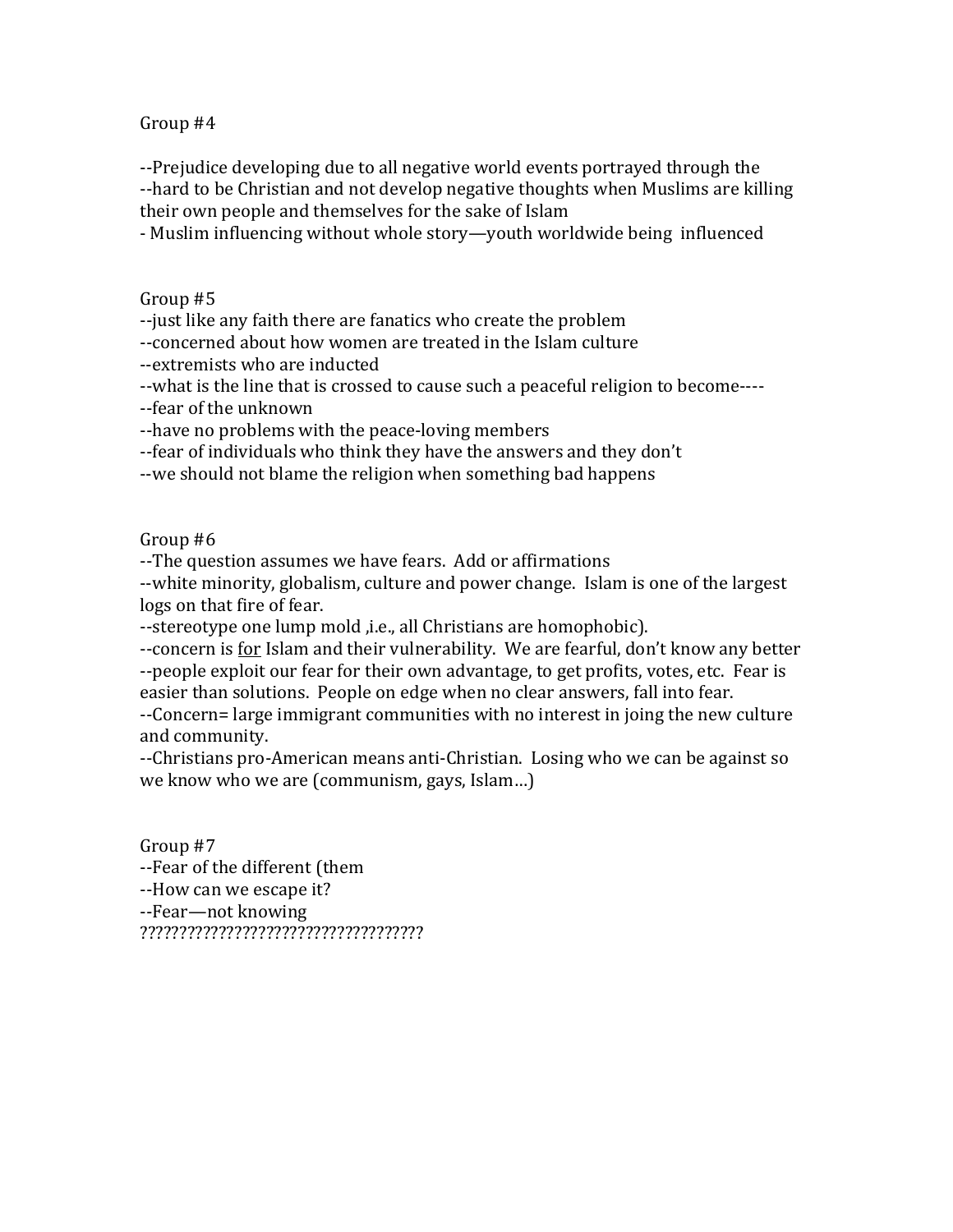--intimidated by person with burkha—fear more for Muslims in the neighborhood --not fear Muslim as [much as] terrorists—whether or not Muslim treatment in some cultures is a violation of universal right?

--don't have fear of Muslims but understand there are fanatic groups

--not as afraid of radical Islam as radical Christians

--Learned from elders to avoid places with large Islam populations—even Muslim friends said the same.

# Group #9

--Sometimes have fears—much from media—come back to they are just people fear is what if I didn't stand up for Muslims?

--I shy ??? from strangers—keep to who I know—we can ???? the Muslim women but not guys

--the deeper I am Christian, causes me to question fear—media pushes fear --Muslims struggle with the same things we do. Fundamentalists are a problem in all religions

--Fundamentalists are in all faiths-leads to extremist-Obama correct in not talking about Islamic terrorists.

Group  $#10$ 

--As history buff—seeing 800 years ago—religious war—shiite/suni/internal conflict—just like other religious wars, e.g., reformation—Therefore..... --As person of color—blacks, latinos, immigrant, Asian, Pacific, marginalized—what do we do for our own marginalized groups? --The ones who built this country --profiling of Islms, e.g., I put my scarf over my head and people look at me differently 

--Re:profiling—noticed similar responses during and after service in Vietnam

--IRelative (in-law) repents negative reactions to ??? head covering

# Group #11

--mosque—our neighborhood will be a target

--we continue to be polarized

--radicalized Christians will take control

‐‐neighbors starting soething 

--radical Islam is to Islam as KuKluxKlan is to Christianity

--under the burkha—how do these women feel?

Group  $#12$ 

(no responses)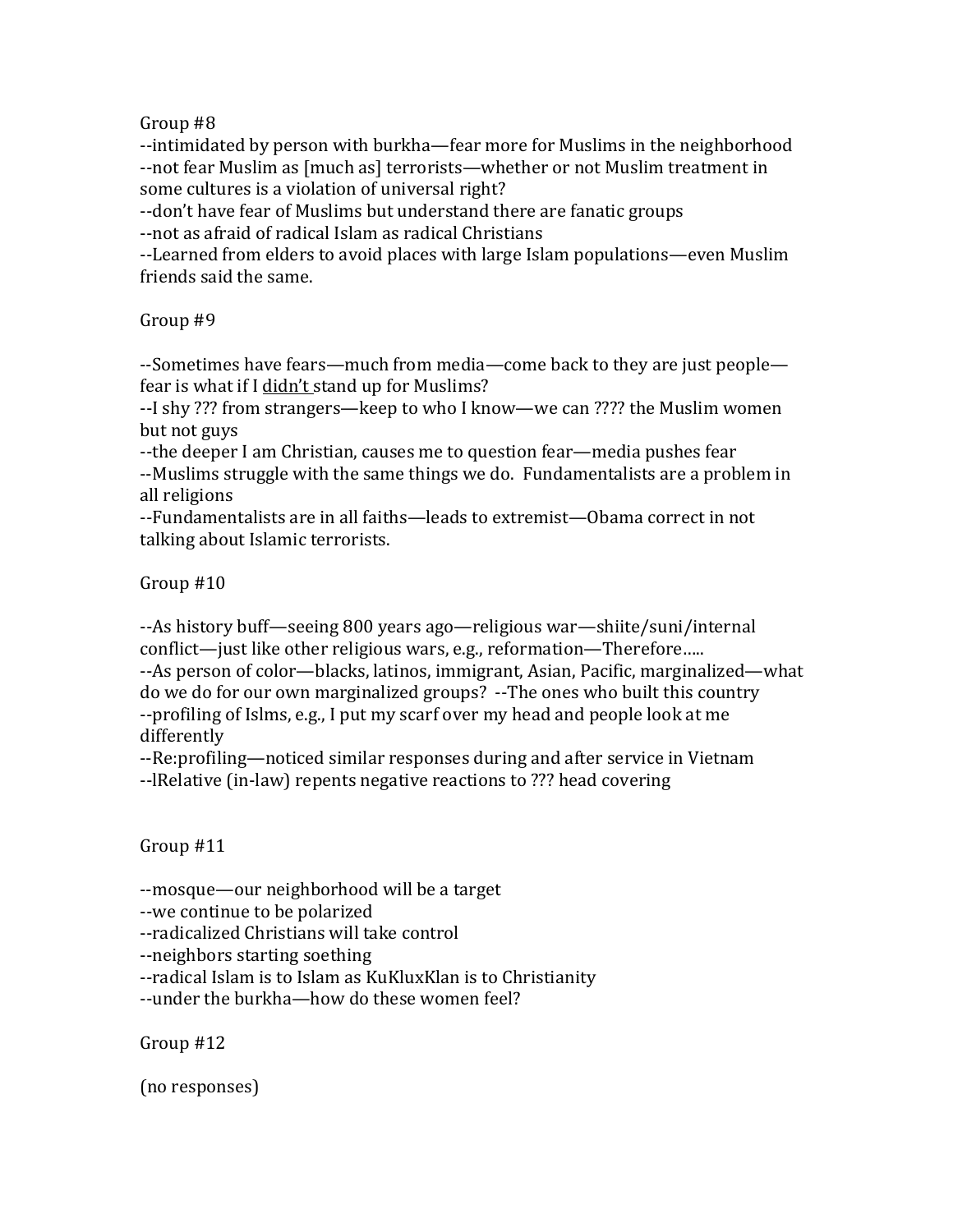‐‐Fundamentalism ‐‐safety of Muslims Hatred of Islam 9/11 phobia --How can we learn from them? --why houses don't' have plants, pictures on wall, etc. --Mohammad was only warrior of leaders ‐‐read the Koran 

# QUESTION 3-WHY DO YOU THINK ISLAMOPHOBIA IS ON THE RISE?

Group  $#1$ 

--happy, satisfied people don't cause revolutions --people need to remember what happened in the past.

Group #2

--What might we do to reach out and be peacemakers?

--Media is part of the fuel for the rise of Islamophobia.

--We need to find ways to converse with each other.

--Knowing each other helps us to trust each other.

--On the upswing because of "instant" media. People are terrified. Media doesn't help. The terrorists want the media attention.

--Rising because of the media response to it—becomes a generalized thing relationships and finding ways to get together will be a way to help.

--politics are part of the problem. Let's hope religion can be part of the solution. --What should we pray for?

--churches, ministers, kids—youth of today

-- keep the conversations going

 ‐‐A call 

- --How can I be in relationship with those who are different from us
- --Terrorist groups like ISIS, that they realize God's love and want peace
- --For wisdom about how to resist evil
- ‐‐Wisdom and counsel of God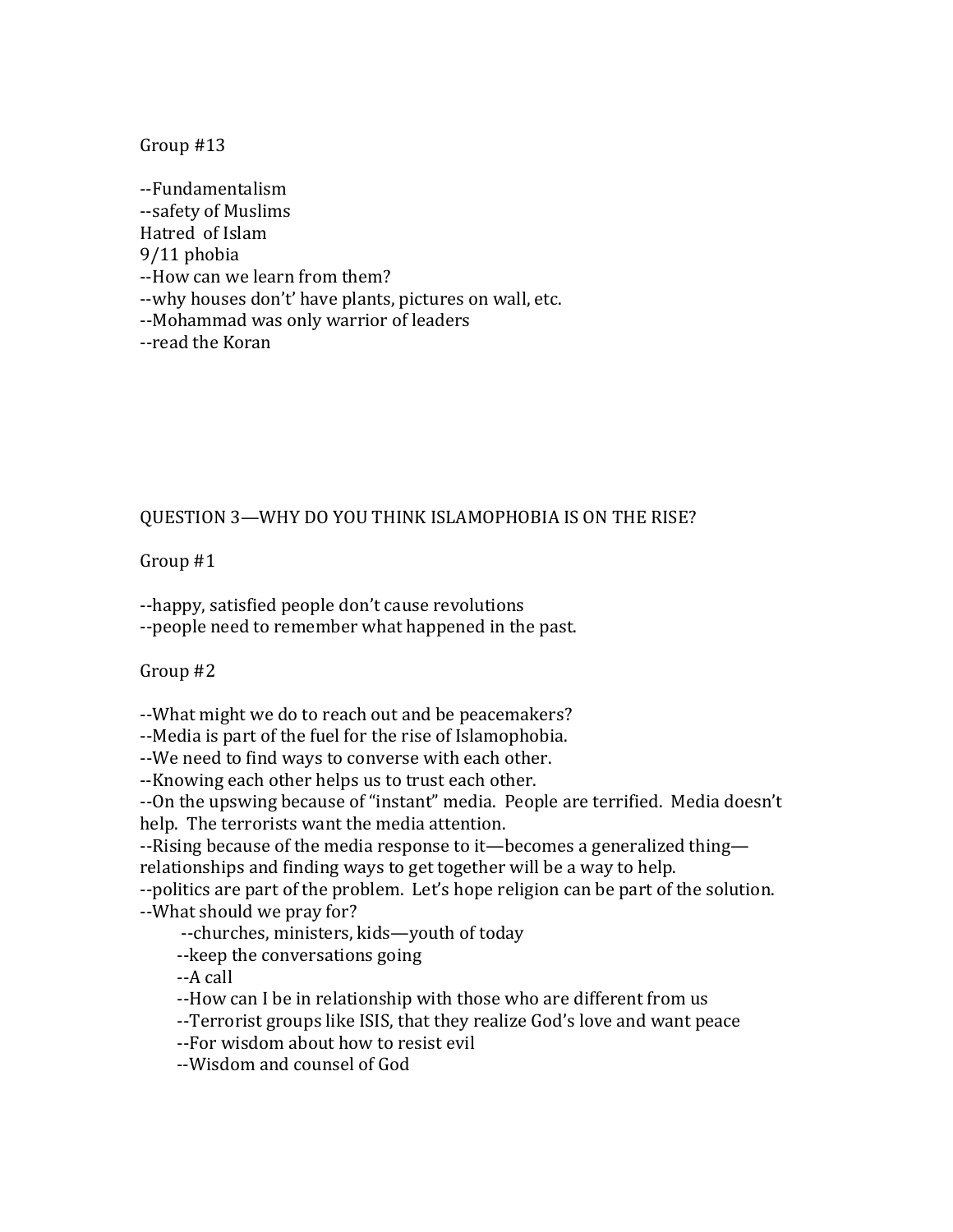--Fox news/propaganda/political candidates

--fear feeds extremism stranger danger

--it's "easier" in a way to have us vs. them

--lots of civil unrest in mid-east—feels a lot geographically closer

--because young men see not a good economic life, can fall into gangs.

Group #4

‐‐fear drives all 

-lack of knowledge for better understanding

--move toward (advocacy—ask a group or at least one, to visit and share the good that they do and not get hung up on or develop negative Islamophobia out of ignorance. 

Group #5

--Donald Trump (easy answer—smile)

--jihadists, beheadings, what is going on in the world

--people are afraid of things they are not familiar with

‐‐media coverage 

--prejudice is all around

--U.S. has been involved in the region for decades. We helped toppled leaders because of the oil. We support the groups until they no longer do what we want. We should know the history before we judge the situation. A vicious circle. We need to recognize our role in it.

--media shoves it down our throats. You build up a phobia

--what might be on their news channels about us.

‐‐fear of the unknow 

If invited to join a discussion with a Muslim would you go?

‐‐yes, to learn more 

‐‐Yes, yes, yes 

--see other viewpoints

--there's always room for more

Group #6

--Our concern is for the safety of Muslims in US

--because of all bad stuff on the media

--I am afraid I will be too lazy or afraid to intercede on their behalf.

Group #7 ??????????????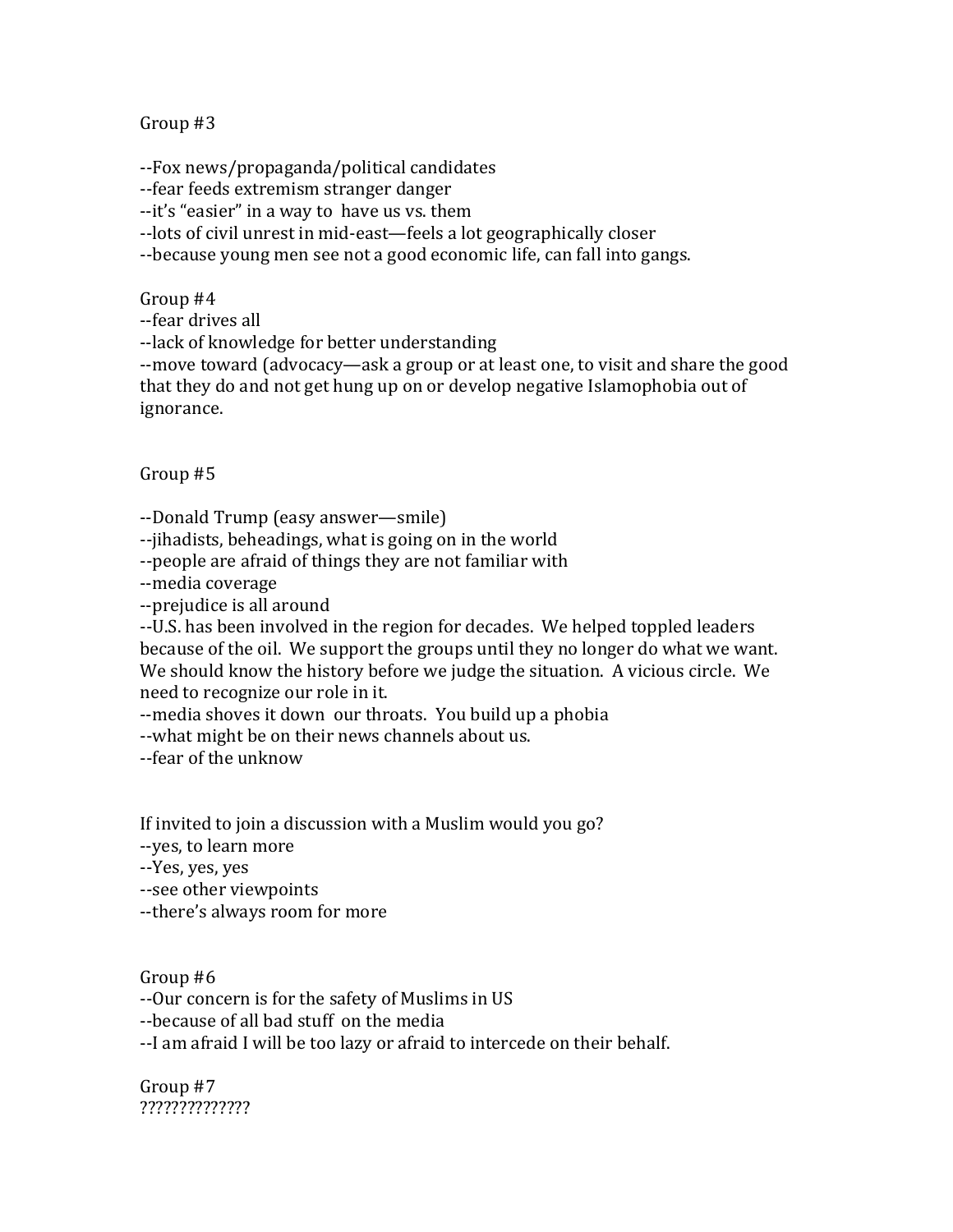--unprovoked war engage for decades—current events, all the made-up stuff --media, advertising, it's ??? --portrayal of muslims—leaders should continue to educate people about the Muslims we know, not the Muslims the media is portraying 

--certain group keeps us afraid—media/politics

## Group #9

--Always there is a phobia—used to rally people to a joint hate—it works—we need to take down walls to be more safe

--tv--women afraid of Muslims—went to that community and was taken in—people like all of us—don't link terror and faith

--media chooses to show us images to heighten Islamophobia—we are too surface and so we don't go deep—come with curiosity

--counter to Islaophobia is on the rise

 $-$ what other response could we have made to  $9/11$ ?

-- What we did was shameful

--refreshing to talk like this—we censor ourselves

--ISIS wants to create fear so we will increase micro-agressions against Muslims who, in response, will be more easy to radicalize

Group  $#10$ 

--Question strikes close—during/after Japanese internment, when I was a kid, when students came back—realized this treatment was different from treatment of German POW because they looked like "us". No difference between Islamophobia and other 

‐‐fear of losing "our" place 

--images of violence—video clips—jihadists' violence—We don't see images oof family life, everyday life. We fear based on video/images we are fed on social media.—Middle East trouble—similar to other trouble of new immigrant communities 

--Historically, similar to Catholic community immigrant to America

--We see/hear news—video social media. Fear based on overexposure to violent sectarian 

--We didn't all just come here—some of us are indigenous to this land—e.g., Mexican American 

--Blacks brought over in chains—you can pick us out easily—range of skin tones visual identification by color profiling

--political rhetoric—outrageous othering